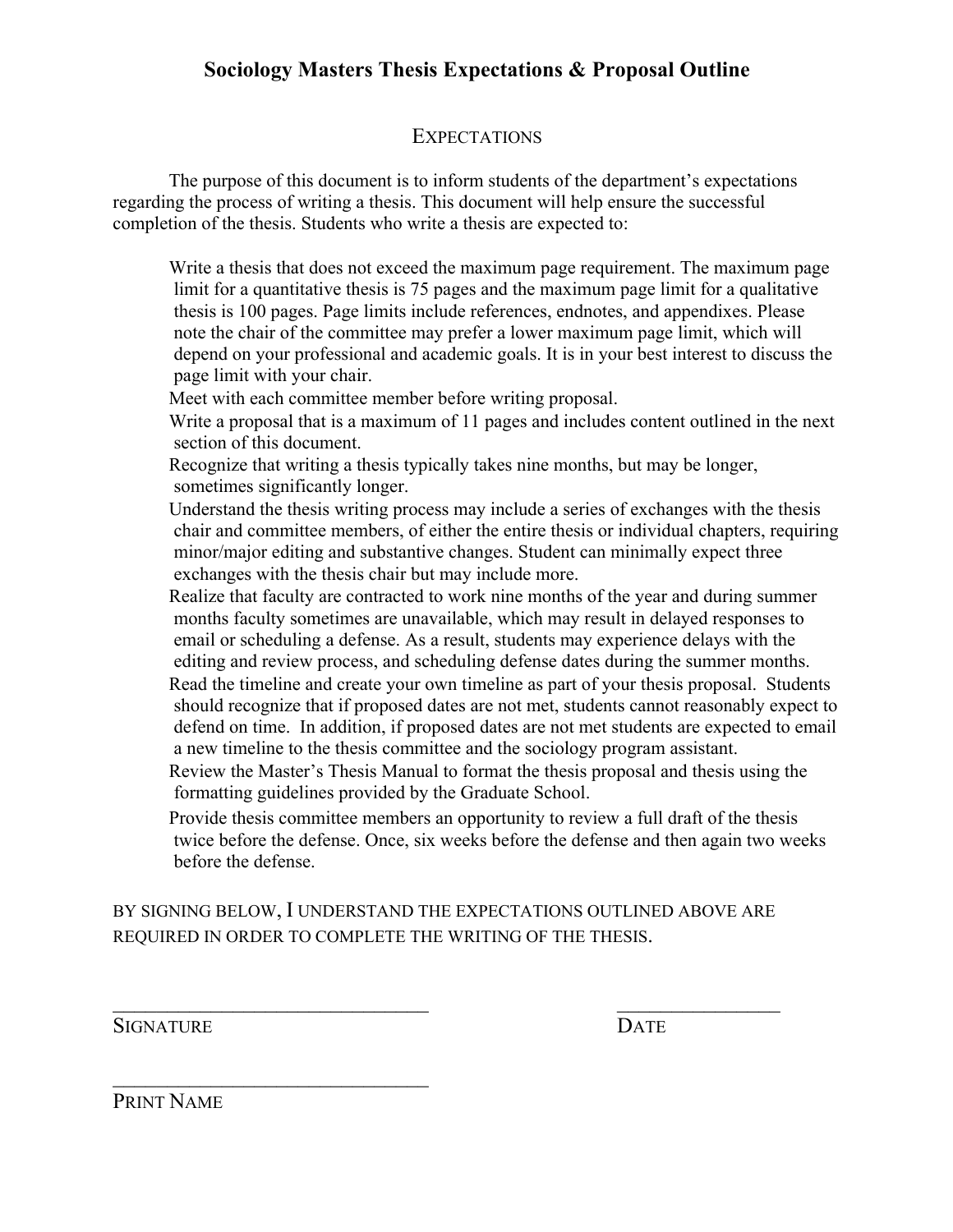## **Sociology Masters Thesis Expectations & Proposal Outline**

### THESIS PROPOSAL OUTLINE

Page limit for proposal is 11 pages.

INTRODUCTION (1 P)

- What is the specific scope of your research interest?
- Purpose of the study: Why this topic is relevant/important (how important to sociologists, to the broader community, issues of social justice, etc.)
- Research Question(s)
- Organization of the thesis proposal.

THEORETICAL FRAMEWORK (1 ½ PP)

• Which sociological theories will you be using to frame your analysis?

#### LITERATURE REVIEW (3 PP)

- The literature review should be a well-organized synthesis of the research most closely related to your work.
- This might likely include the dominant debates, theoretical approaches, methodological research designs that have been used to understand your topic
- Your literature review needs to make an argument
- You are trying to demonstrate two things:
	- 1. You are familiar with the research that has been done in this area and can explain to fellow sociologists who may or may not be familiar with this specific literature, what is out there
	- 2. What you have to add to the existing literature. You have found a gap or "lacunae" in the literature…something that has not been well researched (or has not been researched utilizing a certain theoretical perspective or methodological design)

#### RESEARCH QUESTION (1/2 P)

- A concise formulation of your research question/s.
- Include one to three research questions.
- The research question(s) will guide your project because the purpose of primary research is to gather the data (information/evidence) needed to answer your research question(s).

#### METHODOLOGICAL DESIGN (2 PP)

- What is your methodological approach?
- How will you get access?
- How many cases/interviews will you include?
- Describe how the cases will be selected (random, convenience, etc.)
- How will you record your observations?
- How will you code data?